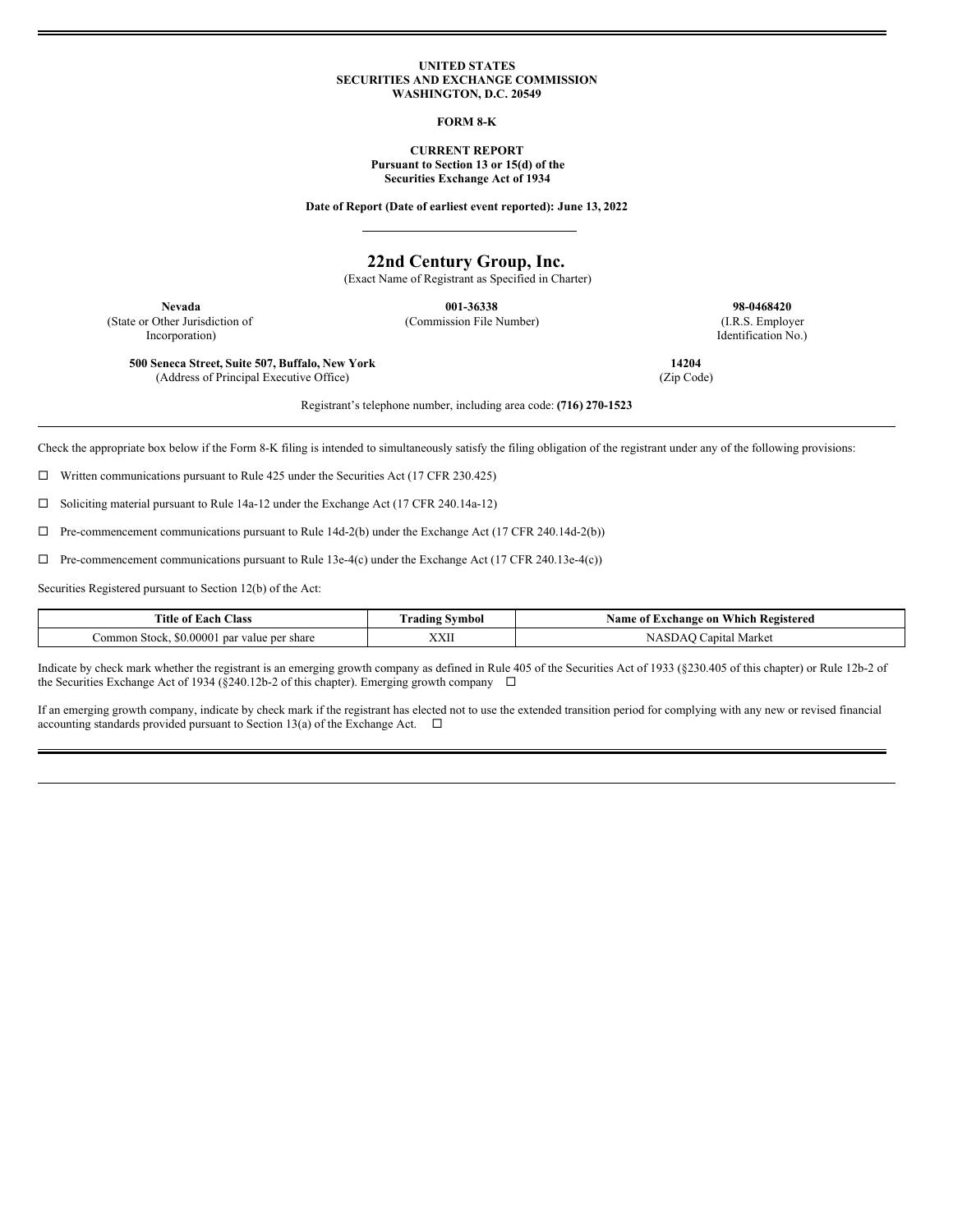### Item 5.02: Departure of Directors or Certain Officers; Election of Directors; Appointment of Certain Officers; Compensatory Arrangements of Certain Officers

On June 15, 2022, 22nd Century Group, Inc. (the "Company") announced the appointment of R. Hugh Kinsman as its Chief Financial Officer, effective immediately. A copy of the press release announcing the appointment is attached hereto as Exhibit 99.1 and is incorporated by reference herein.

Mr. Kinsman, age 55, was serving as Chief Financial Officer of GVB Biopharma, a newly acquired wholly-owned subsidiary of the Company, and served in this role since March, 2020. Since 2017, Mr. Kinsman has served as a Director at TerraNova Capital Partners, a boutique investment banking firm, where he has served as CFO of several portfolio companies including iQ International, a leading manufacturer and distributor of highly efficient lead acid batteries for the global automotive and storage markets from 2017 to 2020. Previously, Mr. Kinsman served as a member of the Structured Finance group at GE Capital (NYSE: GE). Mr. Kinsman was also a senior accountant at Asher & Company, CPAs (now BDO).

Mr. Kinsman received his B.S. in Finance from Pennsylvania State University and his Masters in Business Administration from Cornell University.

There are no family relationships between Mr. Kinsman and any director, executive officer or person nominated or chosen by the Company to become a director or executive officer. Additionally, there have been no transactions involving Mr. Kinsman that would require disclosure under Item 404(a) of Regulation S-K.

Mr. Kinsman entered into an employment agreement with the Company for a term of three years. Pursuant to the employment agreement, Mr. Kinsman will earn an initial base salary of \$290,000 and shall be eligible for future cash bonuses and awards of performance units as a percentage of base salary based on the achievement of performance targets to be established by the Company. If Mr. Kinsman's employment is terminated by the Company without Cause, then he will be entitled to a severance benefit in the form of a continuation of his then-base salary for a period of 12 months (plus continuing health care coverage during such period). The description of the employment agreement above is qualified by reference to the form of employment agreement, which is attached hereto as Exhibit 10.1.

Richard Fitzgerald, the Company's former CFO, was permanently separated from the Company on June 13, 2022, in connection with the hiring of Mr. Kinsman as CFO.

### **Item 9.01(d): Financial Statements and Exhibits.**

| Exhibit 10.1 | Employment Agreement between the Company and R. Hugh Kinsman dated June 15, 2022.                         |
|--------------|-----------------------------------------------------------------------------------------------------------|
| Exhibit 99.1 | <b>Press Release</b>                                                                                      |
| Exhibit 104  | Cover Page Interactive Data File - The cover page XBRL tags are embedded within the inline XBRL document. |

### **SIGNATURES**

Pursuant to the requirements of the Securities Exchange Act of 1934, the Registrant has duly caused this report to be signed on its behalf by the undersigned hereunto duly authorized.

# **22nd Century Group, Inc.**

Date: June 15, 2022 Steven P. Przybyła

/s/ Steven P. Przybyla Vice President, General Counsel and Secretary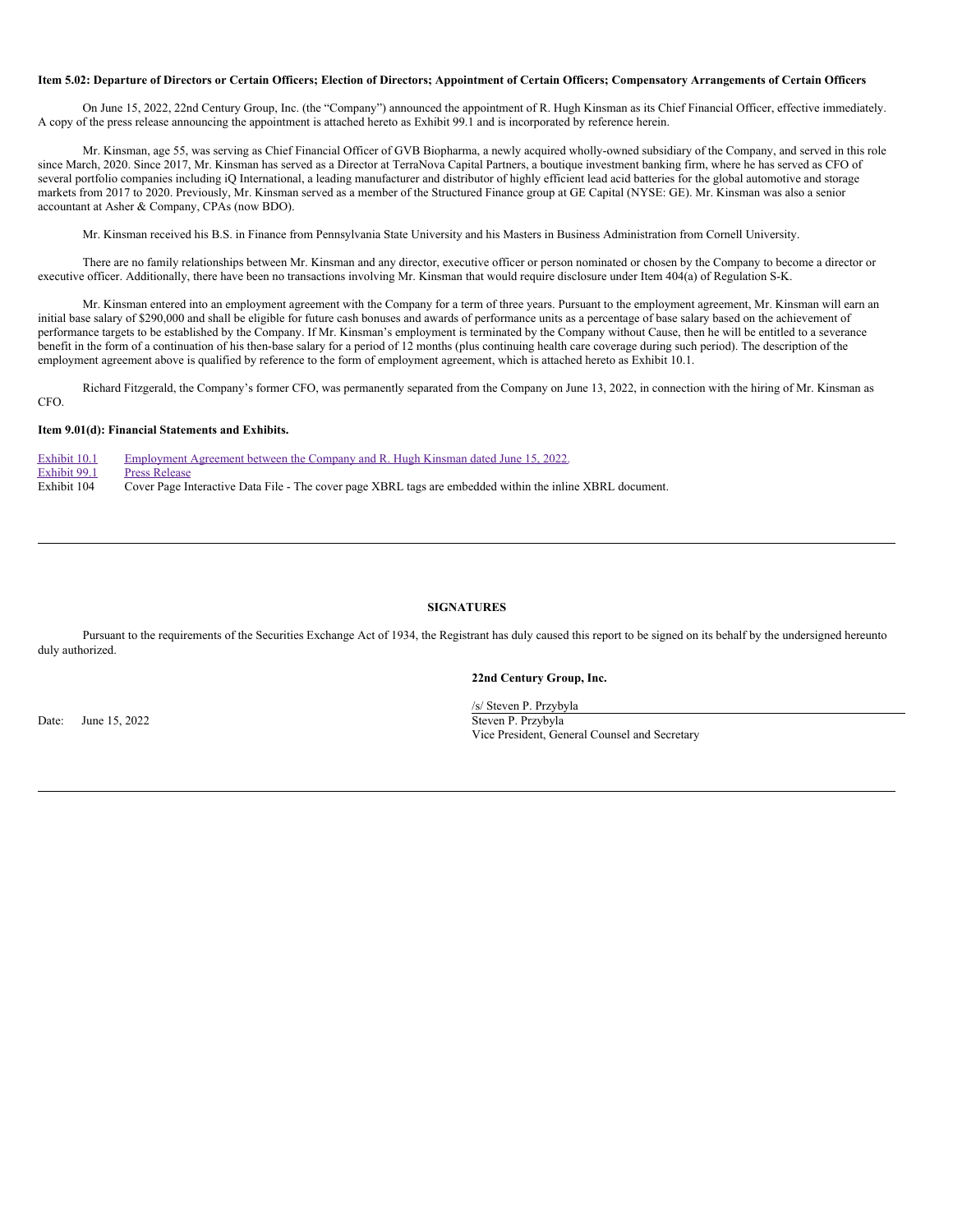### **22nd CENTURY GROUP, INC. EMPLOYMENT AGREEMENT**

# This EMPLOYMENT AGREEMENT ("**Agreement**") is dated as of June 15, 2022, between 22nd CENTURY GROUP, INC., a Nevada corporation ("**Company**") and R. Hugh Kinsman ("**Employee**").

WHEREAS, the Company desires to engage the Employee as a full-time executive employee to provide services to the Company pursuant to the terms of this Agreement, and the Employee desires to accept such employment.

NOW, THEREFORE, in consideration of the covenants and agreements hereinafter set forth, the parties agree as follows:

# 1. EFFECTIVE DATE

The Employee's employment with the Company shall commence on June 15, 2022 (the "**Effective Date**").

## 2. EMPLOYMENT DUTIES AND TERM

2.1 General. As of the Effective Date, the Company employs the Employee as, and the Employee agrees to serve as, Chief Financial Officer of the Company upon the terms and conditions specified in this Agreement. The Employee shall perform such duties and services for the Company as may be determined from time to time by the Company's Board of Directors (the "**Board**") and the Chief Executive Officer ("**CEO**") provided that such duties and services shall be consistent in all material respects with the Employee's position Chief Financial Officer of the Company. Unless otherwise determined by the Board, the Employee will be a direct report to the CEO. The Employee agrees to serve the Company faithfully and to the best of his ability under the direction of the Board.

Exclusive Services. The Employee shall devote his full working time throughout the Employment Term (as defined in Section 2.3) to the performance of services for the Company. During the Employment Term, the Employee will not be employed by any other person or entity, or be self-employed, without the prior approval of the Board. The Employee shall use his best efforts, judgment and energy to improve and advance the business and interests of the Company in a manner consistent with the duties of his position. Upon the Employee's execution of this Agreement and during the Employment Term, the Employee will disclose to the Company any existing or proposed participation or membership in trade or professional associations, and any existing or proposed appointments as a member of the board of directors (or similar governing body) of any for-profit or not-for-profit entity; all such participations, memberships and appointments shall be subject to approval by the CEO.

 $-2-$ 

2.3 Employment Term. The Employee's employment under this Agreement shall commence as of the Effective Date and shall continue until the earlier of (1) the 3-year anniversary of the Effective Date or (2) termination pursuant to Section 5 of this Agreement. For the purposes of this Agreement, "**Employment Term**" means the period beginning on the Effective Date and ending on the date that Employee's employment with the Company terminates for any reason.

### 3. COMPENSATION

3.1 Base Salary. During the Employment Term, the Employee shall be paid an annual base salary ("**Base Salary**") in the amount of \$290,000.00, payable in accordance with the Company's payroll practices. Base Salary is subject to increase or decrease, from time to time, in the sole and absolute discretion of the Board.

3.2 Cash Bonus Opportunity. During the Employment Term, the Employee will be eligible to earn an annual cash bonus targeted at 75% of Base Salary. The amount of cash bonus awarded to the Employee in any year will be determined by the Board, in consultation with the CEO, based on annual performance metrics and strategic goals for the Company and annual individual objectives for the Employee. Payment of a cash bonus in respect of a Company fiscal year will be made not later than 120 days following the end of the applicable Company fiscal year, provided that, if the Employment Term ends prior to payment, the Employee shall not be entitled to such cash award.

3.3 Performance Unit Awards. During the Employment Term, the Employee will be eligible to receive an annual award of Performance Units (as defined in the 2021 Plan). The target annual Performance Unit award to the Employee will be 100% of Base Salary, and each such award shall be subject to performance, vesting and other requirements specified by, or determined in accordance with, the 2021 Plan.

3.4 Reimbursement of Expenses. The Company shall reimburse the Employee for reasonable travel and other business expenses incurred by him in the fulfillment of his duties hereunder upon presentation by the Employee of an itemized account of such expenditures, in accordance with Company practices and policies.

## 4. EMPLOYEE BENEFITS

The Employee shall, during the Employment Term, be included to the extent eligible thereunder in all employee benefit plans, programs or arrangements (including plans, programs or arrangements providing for retirement benefits, disability benefits, health and life insurance, or vacation and paid holidays) which shall from time to time be established by the Company for, or made available to, its management employees generally.

- 3 -

#### 5. TERMINATION OF EMPLOYMENT

#### 5.1 Termination Events.

5.1.1. By the Company. The Company may terminate the Employee's employment at any time for Cause (as hereinafter defined), without Cause, or upon the Employee's Disability (as hereinafter defined).

# 5.2 Termination Without Cause.

5.2.1 Severance Benefits. If the Employee's employment is terminated by the Company without Cause: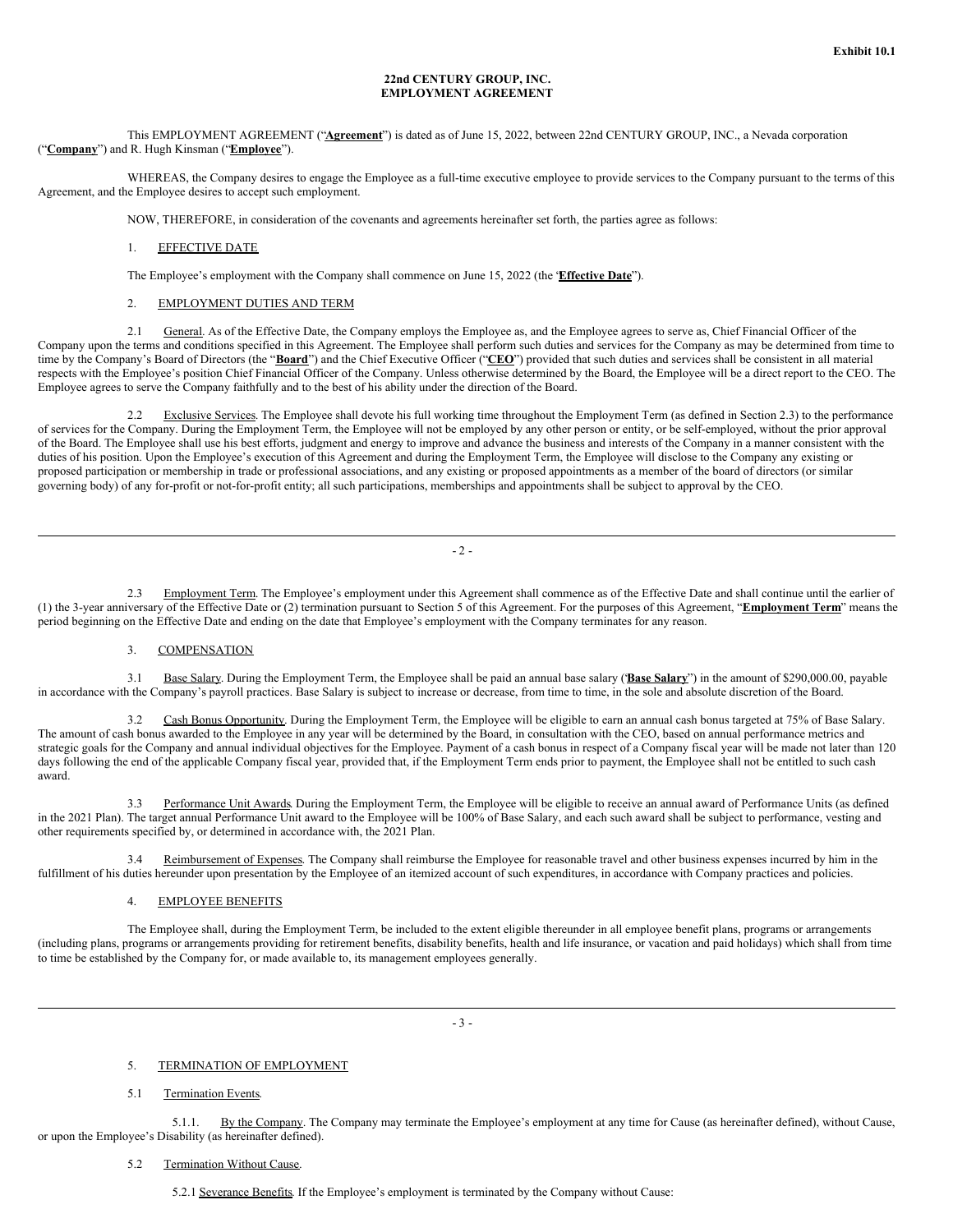(i) The Company shall continue to pay the Employee the Base Salary (at the rate in effect immediately prior to such termination) for a period of 12 months following the effective date of termination (such period being referred to hereinafter as the "**Severance Period**"). The payments shall occur in installments in the same amount in effect immediately prior to such termination and at the same regular payment intervals as the Employee's Base Salary was being paid on the Effective Date and such installments shall be deemed a series of separate payments within the meaning of Treas. Reg. §1.409A-2(b)(2)(iii).

(ii) If the Employee timely elects continue health insurance coverage under the Company's applicable group health insurance plan pursuant to the Consolidated Omnibus Budget Reconciliation Act of 1985, as amended ("COBRA"), then the Company shall directly pay, or reimburse Employee for, the COBRA premium for the Employee and Employee's covered dependents under such plan during the Severance Period, provided that (a) the Employee will be responsible for paying the same portion of the premium that the Company requires to be paid by its management employees under the applicable plan, and (b) the Company's obligation to pay or reimburse the Employee for such premiums will terminate on the date Employee becomes eligible to receive reasonably comparable health insurance coverage from a subsequent employer (and Employee agrees to promptly notify the Company of such eligibility). If the Company determines that it cannot provide the benefit required by this Section 5.2.1(ii) without potentially breaching the Company's applicable group health insurance contract, violating applicable law (including, without limitation, Section 2716 of the Public Health Service Act) or incurring an excise tax, the Company shall in lieu thereof during the Severance Period pay to the Employee a taxable monthly payment in an amount equal to the portion of the COBRA premium otherwise payable or reimbursable by the Company under this Section 5.2.1(ii).

- 4 -

(iii) The Employee shall have no further right to receive any other compensation or benefits after such termination of employment except as specifically determined in accordance with the terms of the employee benefit plans or programs of the Company. In the event of the Employee's death during the Severance Period, Base Salary continuation payments under this Section 5.2.1 shall continue to be made during the remainder of the Severance Period to the beneficiary designated in writing for this purpose by the Employee or, if no such beneficiary is specifically designated, to the Employee's estate.

5.2.2 Termination of Severance Benefit. If, during the Severance Period, the Employee breaches any of his obligations under this Agreement (including, without limitation, the Employee's obligations under Section 6), the Company may, in addition to all other rights and remedies upon written notice to the Employee, terminate the Severance Period and cease to make any further payments or provide any benefits described in Section 5.2.1.

5.2.3 Release. The Company's obligation to make the Base Salary and provide health insurance benefits described in Section 5.2.1 shall be subject to the following conditions: (i) within 21 days after the effective date of termination or resignation, the Employee shall have executed and delivered to the Company a Termination Agreement and Release ("Release") in the form of Exhibit A attached hereto, and (ii) the Release shall not have been revoked by the Employee during the revocation period specified therein. If the Employee fails to deliver a fully executed Release to the Company before expiration of such 21 day period, or such release is revoked as permitted therein, then the Company will have no obligation to make any of the payments or provide any of the benefits specified in Section 5.2.1.

5.3 Termination for Cause; Resignation. If the Employee's employment is terminated by the Company for Cause, or the Employee resigns from his employment hereunder for any reason, the Employee shall be entitled only to payment of his Base Salary as then in effect through and including the date of termination or resignation. The Employee shall have no further right to receive any other compensation or benefits after such termination or resignation of employment, except as determined in accordance with the terms of the employee benefit plans or programs of the Company.

5.4 Cause. Termination for "**Cause**" shall mean termination of the Employee's employment by the Company because of:

(i) any act or omission that constitutes a breach by the Employee of any of his obligations under this Agreement or any written Company policy or procedure and failure to cure such breach after notice of, and a reasonable opportunity to cure, such breach;

(ii) the continued willful failure or refusal of the Employee to substantially perform the duties reasonably required of him as an employee of the Company;

(iii) an act of moral turpitude, dishonesty or fraud by, or criminal conviction (excluding non-felony convictions relating solely to vehicle and traffic offenses) of, the Employee which in the sole determination of the Board would render his continued employment by the Company damaging or detrimental to the Company;

 $-5 -$ 

(iv) any material misappropriation of Company property by the Employee; or

(v) any other willful misconduct by the Employee which is materially injurious to the financial condition or business reputation of, or is otherwise materially injurious to, the Company.

5.6 Death or Disability**.** In the event of termination of employment by reason of death or Disability, the Employee (or his estate, as applicable) shall be entitled to Base Salary and benefits through the date of termination. Other benefits shall be determined in accordance with the benefit plans maintained by the Company, and the Company shall have no further obligation hereunder. For purposes of this Agreement, "**Disability**" means a physical or mental disability or infirmity of the Employee that, in the sole opinion of the Board, prevents (with or without reasonable accommodation) the normal performance of substantially all his material duties as an employee of the Company, which disability or infirmity shall exist for any continuous period of 90 days.

5.7 Resignation of Positions. Upon termination of Employee's employment with the Company for any reason, the Employee agrees to immediately resign from all positions and offices in which he is then serving the Company and its subsidiaries.

## 6. CONFIDENTIALITY; NONSOLICITATION AND NONCOMPETITION

6.1 Confidentiality. The Employee covenants and agrees with the Company that he will not any time during the Employment Term and thereafter, except in performance of his obligations to the Company hereunder or with the prior written consent of the Company, directly or indirectly, disclose any secret or Confidential Information that he may learn or has learned by reason of his association with the Company. The term "**Confidential Information**" includes information not previously made generally available to the public by the Company, with respect to the Company's products, facilities, applications and methods, trade secrets and other intellectual property, systems, procedures, manuals, confidential reports, product price lists, customer lists, technical information, financial information (including the revenues, costs or profits associated with any of the Company's products), business and strategic plans, prospects or opportunities, but shall exclude any information which the Company intentionally makes generally available to the public other than as a result of disclosure by the Employee in violation of this Section 6.1. The Employee will be released of his obligations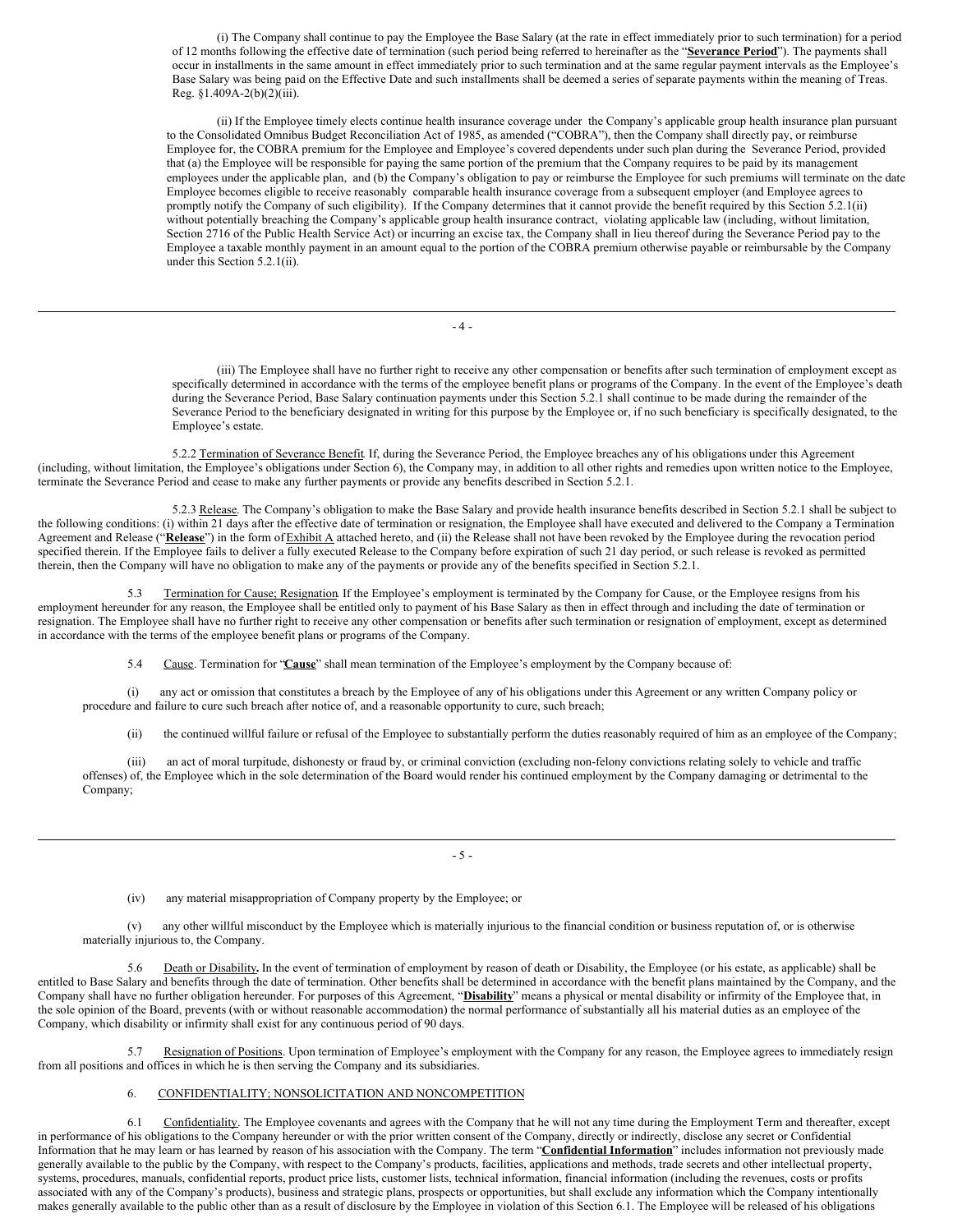<span id="page-4-0"></span>under this Section 6.1 to the extent the Employee is required to disclose under any applicable laws, regulations or directives of any government agency, tribunal or authority having jurisdiction in the matter or under subpoena or other process of law provided that the Employee provides the Company with prompt written notice of such requirement. In addition, the Employee will not be in breach of any obligations under Section 6.1, and will not be criminally or civilly liable under any Federal or state trade secret law, for the disclosure of Confidential Information that is made in confidence to a Federal, state or local government official, either directly or indirectly, or to an attorney, solely for the purpose of reporting or investigating a suspected violation of law involving the Company or is made in a complaint or other document filed in a lawsuit or other proceeding, if such filing is made under seal. If the Employee files a lawsuit for retaliation by the Company for reporting a suspected violation of law involving the Company, the Employee may disclose Confidential Information, including trade secrets, to his attorney and use such Confidential Information in the court proceeding if such Confidential Information is filed under seal.

- 6 -

6.2 Acknowledgment of Company Assets. The Employee acknowledges that the Company, at the Company's expense, has acquired, created and maintains, and will continue to acquire, create and maintain, significant goodwill with its current and prospective customers, strategic partners, vendors and employees and significant Confidential Information, and that such goodwill and Confidential Information is valuable property of the Company. The Employee further acknowledges that to the extent such goodwill and Confidential Information will be generated through the Employee's efforts, such efforts will be funded by the Company and the Employee will be fairly compensated for such efforts. The Employee acknowledges that all goodwill developed by the Employee relative to the Company's customers, strategic partners, vendors and employees, and all Confidential Information developed by the Employee, shall be the sole and exclusive property of the Company and shall not be personal to the Employee. Accordingly, in order to afford the Company reasonable protection of such goodwill and of the Company's Confidential Information, the Employee agrees as  $f_0$ llows:

6.2.1. No solicitation; Non-Interference. During the Employment Term and for a period of two years after termination of employment for any reason (such two-year period, the "**Post-Termination Restrictive Covenant Period**"), the Employee shall not, directly or indirectly, as an investor, lender, officer, director, manager, or as an employee, associate, consultant or agent of any individual or entity, or in any other capacity: (i) solicit or endeavor to entice away from the Company any individual who is employed by the Company; (ii) solicit or endeavor to entice away from the Company any entity who is, or was within the then most recent 12-month period, a customer (or reasonably anticipated to become a customer) of the Company; (iii) interfere with the business relationship between the Company and any customer, strategic partner, supplier or vendor of the Company or attempt to persuade or encourage any customer, strategic partner, supplier or vendor of the Company to cease doing business with the Company or to engage in any activity competitive with the Company; or (iv) make or publish any disparaging remarks about the Company, its products, prospects or management.

6.2.2 Change of Control Activity. The Employee agrees that during the Post-Termination Restrictive Covenant Period, the Employee shall not, directly or indirectly, or in any individual or representative capacity, engage or otherwise participate in any Change of Control Activity with respect to the Company. "**Change of Control Activity**" means (a) effect, seek, offer or propose (whether publicly or otherwise) to effect, or cause or participate in, or in any way assist any other individual or entity to effect, seek, offer or propose (whether publicly or otherwise) to effect or participate in: (i) any acquisition of any securities (or beneficial ownership thereof) or all or substantially all of the assets of the Company, (ii) any tender or exchange offer, merger or other business combination involving the Company, (iii) any recapitalization, restructuring, liquidation, dissolution or other extraordinary transaction with respect to the Company, or (iv) any "solicitation" of "proxies" (as such terms are used in the proxy rules of the Securities and Exchange Commission) or consents to vote any voting securities of the Company; (b) form, join or in any way participate in a "group" (as defined under the Securities Exchange Act of 1934, as amended) with respect to the securities of the Company; (c) make any public announcement with respect to, or submit an unsolicited proposal for or offer of (with or without condition), any extraordinary transaction involving the Company or its securities or assets; or (d) enter into any discussions or arrangements with any third party with respect to any of the foregoing.

- 7 -

6.2.3. Non-Competition. During the Employment Term and during the Post-Termination Restrictive Covenant Period, the Employee shall not, directly or indirectly, as an investor, lender, officer, director, manager, or as an employee, associate, consultant or agent of any individual or entity, or in any other capacity, (other than as an investor owning not more than a 1% interest in a publicly-traded entity), engage in the Restricted Business (as hereinafter defined) anywhere in the world other than on behalf of the Company. The Employee acknowledges and agrees that the Company conducts business throughout the world, that the Company's legitimate and protectable business interests are throughout the world, and therefore this Section 6.2.3 is intended to prohibit competitive activities by the Employee throughout the world. "**Restricted Business**" means research and product development with respect to, the manufacture, distribution, marketing or sale of, or the licensing of intellectual property related to, tobacco products, hemp products, cannabis products, cannabinoids or other products made from or related to the tobacco plant or the cannabis plant, including but not limited to hemp, hemp/cannabis, industrial hemp, marijuana, marijuana/cannabis, *Cannabis sativa, Cannabis indica, and Cannabis ruderalis*.

6.3 Exclusive Property. The Employee confirms that all Confidential Information is and shall remain the exclusive property of the Company. All business records, and documents (whether in paper or electronic media) kept or made by Employee relating to the business of the Company shall be and remain the property of the Company. Upon termination of the Employee's employment with the Company for any reason, the Employee promptly deliver to the Company all of the following that are in the Employee's possession or under his control: (i) all computers, telecommunication devices and other tangible property of the Company and its affiliates, and (ii) all documents and other materials, in whatever form, which include Confidential Information or which otherwise relate in whole or in part to the present or prospective business of the Company, including but not limited to, drawings, graphs, charts, specifications, notes, reports, memoranda, and computer disks and tapes, and all copies thereof.

6.4 Injunctive Relief; Tolling. Without intending to limit the remedies available to the Company, the Employee acknowledges that a breach of any of the covenants contained in this Section 6 may result in material and irreparable injury to the Company or its affiliates or subsidiaries for which there is no adequate remedy at law, that it will not be possible to measure damages for such injuries precisely and that, in the event of such a breach or threat thereof, the Company shall be entitled to seek a temporary restraining order and/or a preliminary or permanent injunction restraining the Employee from engaging in activities prohibited by this Section 6 or such other relief as may be required specifically to enforce any of the covenants in this Section 6. If for any reason, it is held that the restrictions under this Section 6 are not reasonable or that consideration therefore is inadequate, such restrictions shall be interpreted or modified to include as much of the duration and scope identified in this Section 6 as will render such restrictions valid and enforceable including, if applicable, modifications to the geographic scope of Section 6.2.3. The Post-Termination Restrictive Covenant Period will not include any period during which the Employee is in violation of Sections 6.1, 6.2.1, 6.2.2 or 6.2.3.

6.5 Communication to Third Parties. The Employee agrees that the Company shall have the right to communicate the terms of this Section 6 to any third parties, including but not limited to, any prospective employer of the Employee. The Employee waives any right to assert any claim for damages against Company or any officer, employee or agent of Company arising from such disclosure of the terms of this Section 6.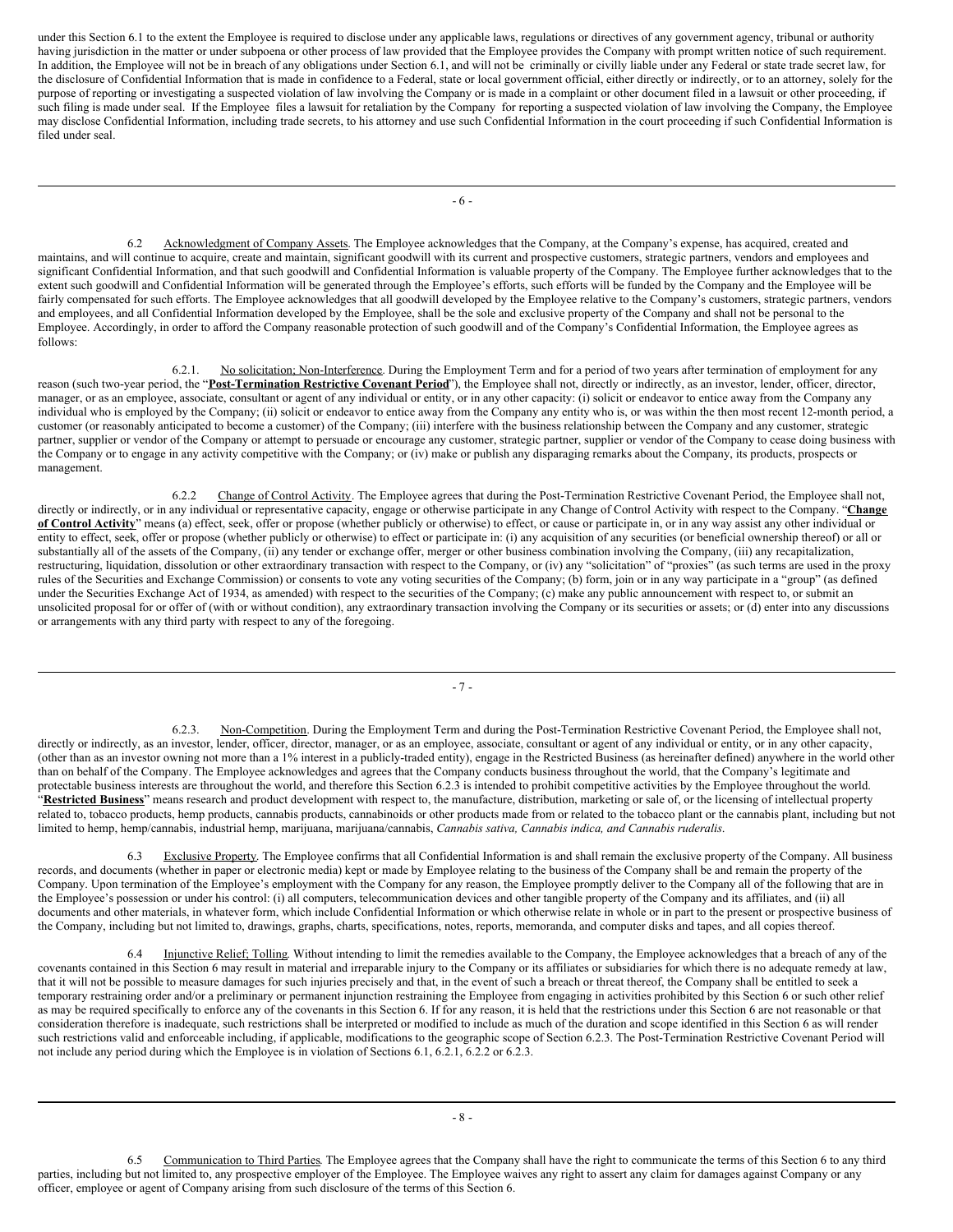6.6 Independent Obligations. The provisions of this Section 6 shall be independent of any other provision of this Agreement. The existence of any claim or cause of action by the Employee against the Company, whether predicated on this Agreement or otherwise, shall not constitute a defense of the enforcement of this Section 6 by the Company.

6.7 Non-Exclusivity. The Company's rights and the Employee's obligations set forth in this Section 6 and in Section 7 are in addition to, and not in lieu of, all rights and obligations provided by applicable statutory or common law.

# 7. INVENTIONS

The term "Invention" means any discovery, concept or idea, whether or not patentable or copyrightable, including but not limited to processes, methods, formulae and techniques, as well as improvements thereof or know- how related thereto. The Employee will promptly and fully inform the Company in writing of any Invention which is conceived, made, or reduced to practice by the Employee, either solely or jointly with another or others, during the Employment Term or within 12 months after termination of the Employee's employment for any reason, setting forth in detail the procedures employed and the results achieved. The Company and/or its nominee or assign will be the sole owner, without payment of royalty or any other compensation to the Employee, of any such Invention which (i) is conceived, made or reduced to practice with the use of Confidential Information or the Company's equipment, facilities, materials, personnel or other resources, or (ii) at the time it is conceived, made or reduced to practice relates to the Company's present or prospective business or actual or demonstrably anticipated research or development, or (iii) is the result of any work performed by the Employee for the Company. With respect to each such Invention of which the Company is the owner, the Employee will execute and deliver promptly to the Company (without charge to the Company but at its expense) such written instruments and do such other acts as may be necessary in the opinion of the Company to obtain and maintain United States and/or foreign letters patent or United States and/or foreign copyright registrations and to vest the entire right and title thereto in the Company.

- 9 -

### 8. CERTAIN PAYMENTS

Notwithstanding anything in this Agreement to the contrary, if any amounts due to the Employee under this Agreement and any other plan or program of the Company constitute a "parachute payment" (as defined in Section 280G(b)(2) of the Internal Revenue Code of 1986, as amended (the "**Code**")), then the aggregate of the amounts constituting the parachute payment shall be reduced to an amount that will equal three times his "base amount" (as defined in Section 280G(b)(3) of the Code) less \$1.00. The determination to be made with respect to this Section 8 shall be made by an accounting firm jointly selected by the Company and the Employee and paid by the Company, and which may be the Company's independent auditors.

9. MISCELLANEOUS.

9.1 Notices. All notices or communications hereunder shall be in writing, addressed as follows:

To the Company,

22nd Century Group, Inc. 500 Seneca Street, Suite 507 Buffalo, New York 14204 Attention: General Counsel

To the Employee, at such address maintained in the Company's records as the Employee's primary residential address.

All such notices shall be conclusively deemed to be received and shall be effective, (i) if sent by hand delivery, upon receipt, (ii) if sent by nationally recognized overnight carrier, upon receipt; or (iii) if sent by registered or certified mail, on the fifth day after the day on which such notice is mailed.

9.2 Severability. Each provision of this Agreement shall be interpreted in such manner as to be effective and valid under applicable law, but if any provision of this Agreement is held to be prohibited by or invalid under applicable law, such provision will be ineffective only to the extent of such prohibition or invalidity, without invalidating the remainder of such provision or the remaining provisions of this Agreement.

9.3 Assignment. Neither this Agreement nor any rights hereunder shall be assignable or otherwise subject to hypothecation by the Employee.

9.4 Entire Agreement. This Agreement represents the entire agreement of the parties and shall supersede any and all previous contracts, arrangements or understandings between the Company and the Employee relating to the subject matter hereof. This Agreement may be amended at any time by mutual written agreement of the parties hereto.

9.5 Withholding. The payment of any amount pursuant to this Agreement shall be subject to applicable withholding and payroll taxes, and such other deductions as may be required under the applicable law or Company's employee benefits plans, if any.

- 10 -

9.6 Governing Law; Jurisdiction. This Agreement shall be governed by, and construed in accordance with, the laws of the State of New York applicable to contracts executed in and to be performed entirely within that state. The Company and the Employee agree that any suit, action or proceeding seeking to enforce any provision of, or based on any matter arising out of or in connection with, this Agreement or the Employee's employment with the Company will be brought only to the exclusive jurisdiction of the courts of the State of New York or the federal courts located in the State of New York, in each case located in Buffalo, New York, and each of the Company and the Employee hereby consents to the jurisdiction of such courts (and of the appropriate appellate courts therefrom) in any such suit, action or proceeding and irrevocably waives, to the fullest extent permitted by law, any objection which it may now or hereafter have to the laying of the venue of any such suit, action or proceeding in any such court or that any such suit, action or proceeding which is brought in any such court has been brought in an inconvenient forum. Further, the Company and the Employee agree that, after a legal dispute is before a court as specified in this Section 9.6, and during the pendency of such dispute before such court, all actions, suits, or proceedings with respect to such dispute or any other dispute, including without limitation, any counterclaim, cross-claim or interpleader, will be subject to the exclusive jurisdiction of such court.

9.7 Costs of Enforcement. In the event of a dispute or action to enforce the terms of this Employment Agreement, the prevailing party shall be entitled to its costs and expenses incurred in connection therewith, including all attorneys' fees.

9.8 Legal Advice. The Employee hereby represents and warrants to the Company that he has had the opportunity to seek independent legal advice prior to the execution and delivery of this Agreement and that he has availed himself of that opportunity prior to signing this Agreement and that he is signing this Agreement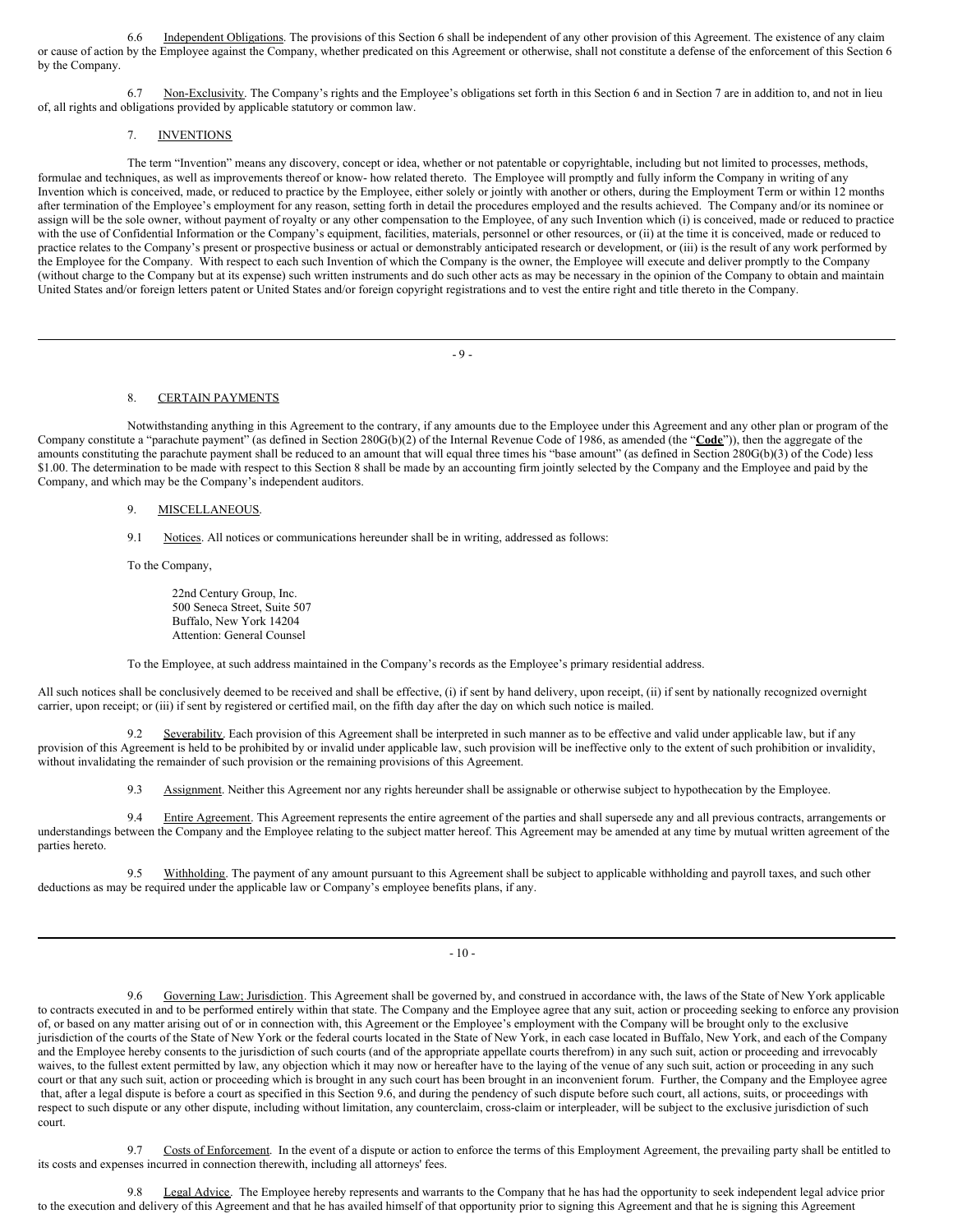voluntarily without any undue pressure. Employee represents that he: (i) is familiar with the covenants set forth in Section 6 and (ii) is fully aware of his obligations hereunder, including, without limitation, the reasonableness of the length of time, scope and geographic coverage of such covenants.

9.9 Absence of Conflicting Obligations. The Employee represents and warrants that his execution, and delivery of this Agreement, and his performance of services for the Company as contemplated by this Agreement, do not conflict with or breach any contractual, fiduciary or other legal obligation owed by the Employee to any other individual or entity.

9.10 Counterparts. This Employment Agreement may be executed in multiple counterparts (including by means of electronic signatures, or facsimile or PDF signature pages), any one of which need not contain the signatures of more than one party, but all such counterparts taken together will constitute one and the same instrument.

[Signature page follows]

- 11 -

IN WITNESS WHEREOF, the Company has caused this Agreement to be duly executed and the Employee has hereunto set his hand, as of the day and year first above written.

22nd CENTURY GROUP, INC.

By /s/ James A. Mish Name: James A. Mish Title: Chief Executive Officer

/s/ R. Hugh Kinsman R. Hugh Kinsman

# **EXHIBIT A**

## **22nd CENTURY GROUP, INC. TERMINATION AGREEMENT AND RELEASE**

In consideration of the payments and benefits to be provided to me by 22nd Century Group, Inc. (the "**Company**") pursuant to Section 5.2.1 of the Employment Agreement between the Company and me dated November 15, 2021 (the "**Employment Agreement**"), I agree as follows:

1. Termination. My employment with the Company is terminated effective \_\_\_\_\_\_\_\_\_\_\_\_ and I will not thereafter apply for employment with the Company.

2. Release. On behalf of myself and my heirs, successors, executors, administrators, trustees, legal representatives, agents and assigns, I fully and forever release and discharge the Company, its subsidiaries, divisions and affiliates and its and all of their predecessors, successors, assigns, directors and officers (collectively "Released Parties") from any and all claims, demands, suits, causes of action, obligations, promises, damages, fees, covenants, agreements, attorneys' fees, debts, contracts and torts of every kind whatsoever, known or unknown, at law or in equity, foreseen or unforeseen, which against the Released Parties I ever had, now have or which I may have for, upon or by reason of any matter, cause or thing whatsoever relating to or arising from my employment with the Company or the termination thereof, specifically including, but not limited to, all claims under the following: the Civil Rights Acts of 1866, 1871, 1964 and 1991; the Age Discrimination in Employment Act of 1967; the Older Workers' Benefit Protection Act of 1990; the Americans with Disabilities Act; the Equal Pay Act; the Employee Retirement Income Security Act; the Worker Adjustment Retraining Notification Act; the Family and Medical Leave Act; the National Labor Relations Act; the Occupational Safety and Health Act; the New York State Human Rights Law; the New York City Human Rights Law; the New York State Labor Law; §§ 120 and 241 of the New York State Workers' Compensation Law; any contract of employment, express or implied; and any and all other federal, state or local laws, rules or regulations.

I hereby waive the right to receive any personal relief (i.e. monetary or equitable relief) as a result of any lawsuit or other proceeding brought by the EEOC or any other governmental agency, based on or related to any of the matters from which I have released the Released Parties. I also will take all actions necessary, if any, now or in the future, to make this Release effective.

The foregoing release shall not operate to release the Company from its obligations to make payments and provide benefits as provided under Section 5.2.1 of the Employment Agreement.

 $-2 -$ 

In connection with the foregoing release (i) I acknowledge that the payments and benefits under Section 5.2.1 of the Employment Agreement are good and sufficient consideration to which I would not otherwise be entitled but for my execution and delivery to the Company of this instrument, (ii) I acknowledge that I have been advised by the Company to consult with an attorney before signing this instrument, (iii) the Company has allowed me at least twenty-one (21) days from the date I first receive this instrument to consider it before being required to sign it and return it to the Company, and (iv) I may revoke this instrument, in its entirety, within seven (7) days after signing it by delivering written notice of such revocation to the Company on or before 5:00 p.m. on the seventh day of such revocation period.

IN WITNESS WHEREOF, the undersigned has executed this instrument as of the day of